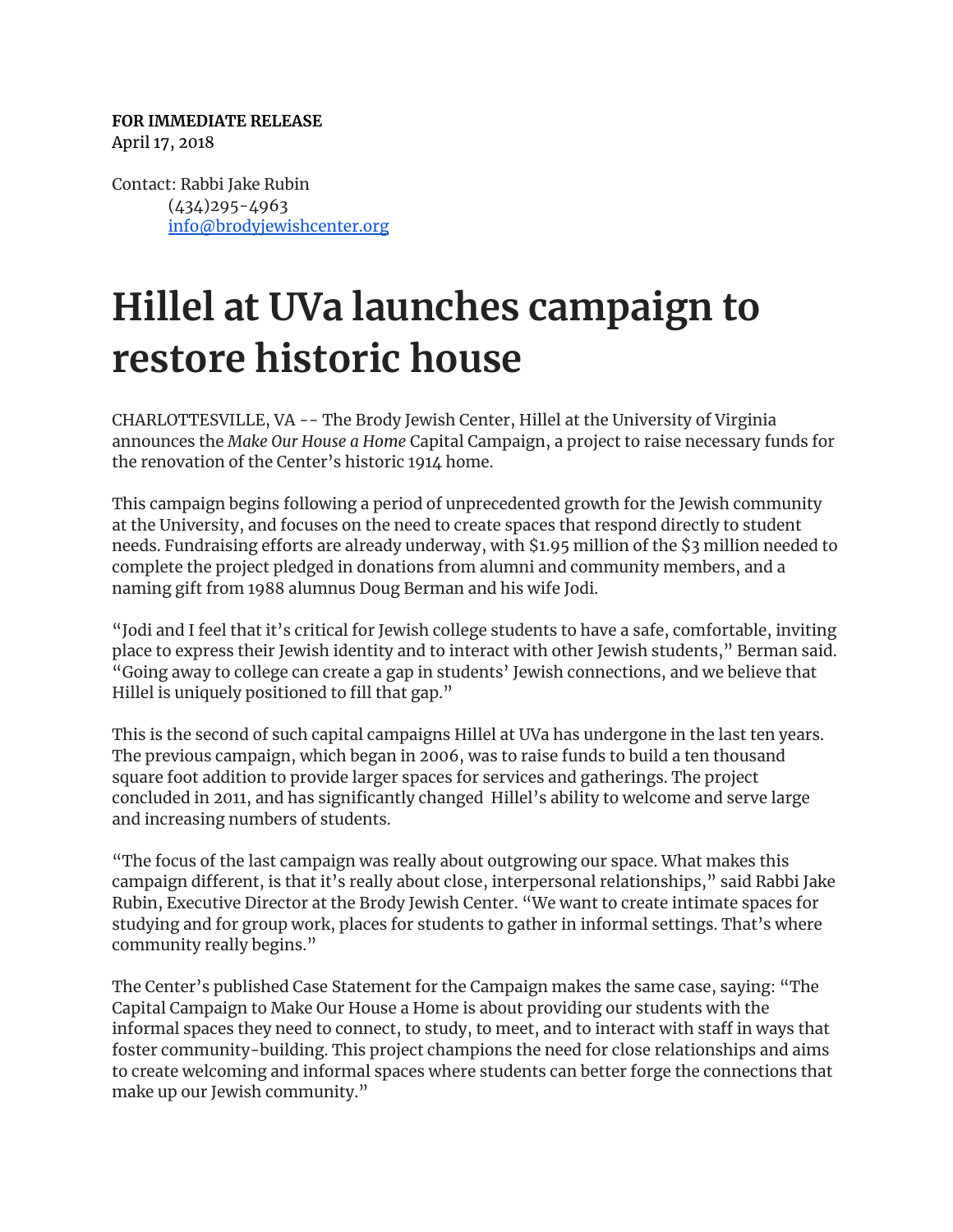New floor plans for the proposed student spaces include transforming current office space into two private group study lounges, a student commons with individual study areas, a library, and a reading room. Staff will be relocated to the first floor, with offices that are more visible and accessible for students.

Other changes include the creation of an RA-style apartment in the upstairs of the building, allowing for 24-hour access to the historic building throughout the whole school year and upgraded security features to go along with the new availability.

Talia Sion, a fourth year student at the University, is especially excited for the all-hours component of the renovation. "24-hour access to the building will make a huge difference in the way we're able to interact with this community," she said. "It will give us more independence as student leaders, and would increase the variety of events we're able to offer the Jewish students at UVa."

And it's exactly that sense student of autonomy, combined with innovative staff engagement initiative, that makes the campaign and the restoration necessary.

The Brody Jewish Center, during the 2016-17 school year, saw 712 undergraduate students at least once, employing student-centric techniques to help match students with programs that aligned with their interests. Hillel staff worked to help empower students to become the true leaders of the community, aiding the planning and execution of countless events, initiatives, and ways to give back to the University community and greater city of Charlottesville. For these efforts and Hillel's measurable impact, The Brody Jewish Center was honored by Hillel International with the The Phillip H. and Susan Rudd Cohen Outstanding Campus Award for being one of the two most excellent Hillels in the world.

"Hillel at UVa has received well-deserved international recognition for being one of the strongest [Hillels] in the world," Berman noted. "The leadership, programming, inclusiveness, and overall impact that it has on the Jewish students at UVa is second to none.

"We believe that we should also have a facility which is second to none."

To be able to create that uncomparable facility, the Brody Jewish Center looks to raise \$3 million - a number that includes construction and an endowment to cover the costs of future maintenance and upkeep of the 100+ year old building.

"We're getting close, and we expect to break ground on construction in May," Rubin said. "We still have naming opportunities and need support, but I'm confident that we can raise what we need.

"We've come so far in what Jewish life looks like at UVa. For alumni coming back, they realize it's so different from what Hillel could offer when they were here. And people want to invest in that - invest in our students and in future Jewish leaders."

Berman agrees.